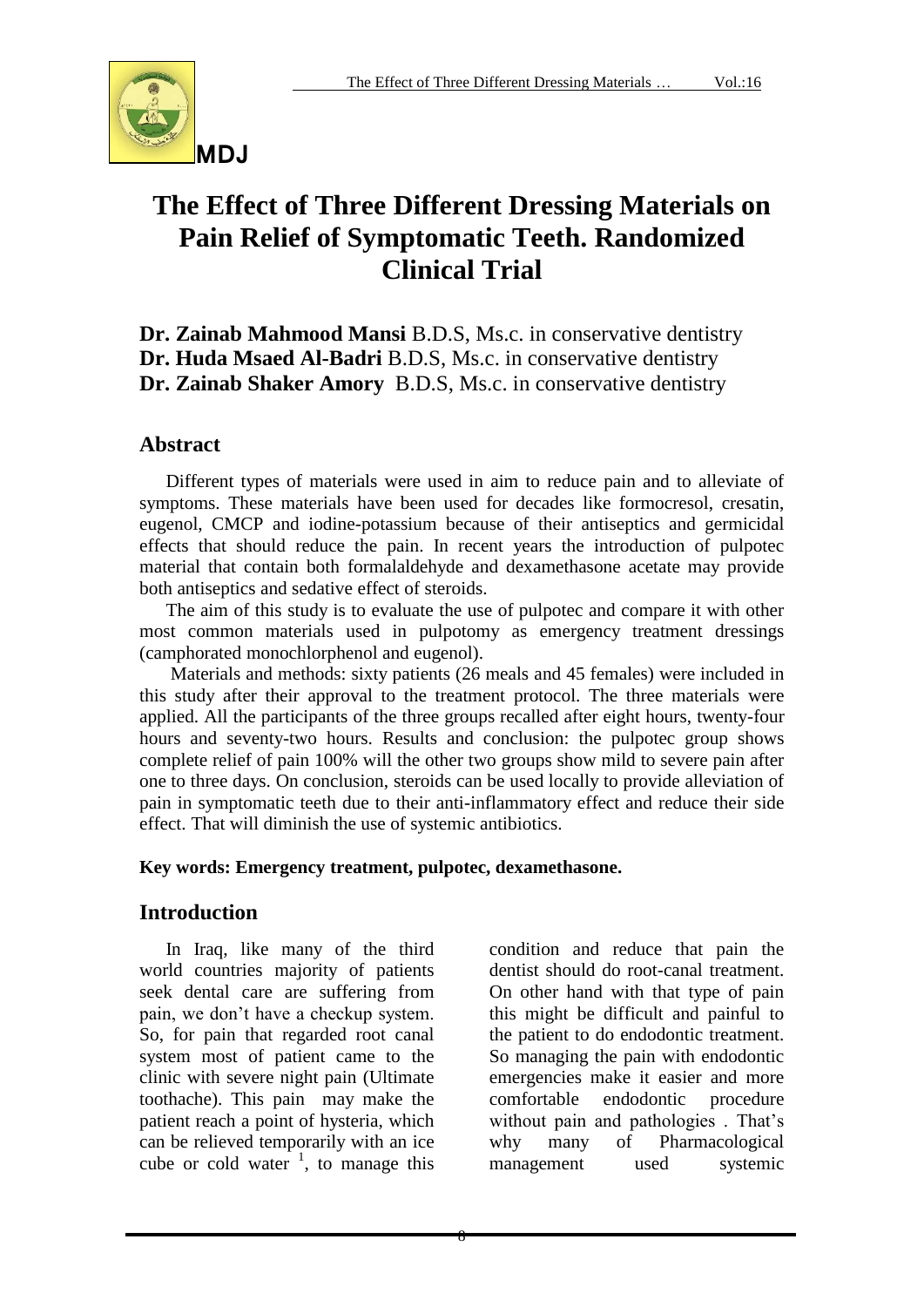No.:1 2019 administration of nonsteroidal antiinflammatory drugs and ibuprofen sodium dihydrate<sup>2</sup> (Taggar et al. 2017) have been given as well as intracanal medicaments were used. To prevent and alleviate of pain during endodontic therapy many treatments have been applied these include: Flareups in Endodontics<sup>3</sup>:

1. Occlusion relief.

2. Pulp chamber and root canal premedication.

3. Root canal drainage

4. Overlay tissue excision

Most intracanal medicament are used for their antimicrobial effect because microorganism responsible for inflammation. It would appear that the placement of intra canal antiseptics and germicides should reduce indirectly posttreatment pain<sup>3</sup>. Properties of formcresol, cresatine, eugenol, camphorated monochlorphenol and iodine-potassium iodide have been studied; the eugenol liquid effect is to provide an abundant effect which help the pulp relaxation after tooth preparation trauma . Eugenol has antiinflammatory effect when it is in contact with healthy tissues (Herrera et al. 2016). But none of them appear to be practical in symptomatic teeth but still used by the dentist. The use of corticosteroids as anti-inflammatory effect may be due to drugs ability to retard the release of lysosomal enzymes from the cells and inhibition of the fusion of this enzyme with the target membrane<sup>3</sup> (Samuel Seltzer and Irving J, 2004)

In addition, the inhibition of the the liberation of free arachidonic acid by the effect of corticosteroid from the phospholipid of the cell membrane by phospholipase. Cortisone have also the ability to relief pain, which may be due to its effect to stabilize membrane. Although the real mechanisms is not well known. Many researchers stated that the placement of corticosteroid into root canal could control pain successfully  $4,5,6,7$ .

The corticosteroid disadvantage in endodontic therapy may be due to their effect on inflammatory cells which will be reduced in the periodontal ligament because of the effect of this drug due to the interference with the phagocytosis and protein synthesis ,as a consequence the infection may be more rampant and repair may be impaired or delayed<sup>3</sup>.

pulpotec (Produits Dentaries S.A, - Vevey, Switzerland) a non resobable, radiopaque paste composed of powder and liquid (powder: polyoxymethylene, iodoform, and zinc), liquid: dexamethasone acetate, formaldehyde, phenol, guaiacol, and subs\idiary substances), used in both permanent and deciduous teeth as along treatment of pulpitis by pulpotomy in vital molars<sup>8</sup>.

**The aim of this study** is to evaluate and compare three of most common type of dressing materials used to relief of pain in symptomatic teeth (pulpotec, camphorated Monochlorphenol and eugenol with camphorated monochlorphenol).

### **Material and methods**

This study compared three different types of materials as a dressing and pain relief for patients with acute pulpalgia, ultimate toothache "those teeth which are with or without a cut apical periodontitis with a diagnosis of irreversible pulpitis " in the maxillary and mandibular first molar. Sixty patients (26 meals and 34 females) were included in this clinical study at age 20-35 years. The patients were divided into three groups according to the dressing materials:

1. Group one (G1): pulpotec as dressing material.

2. Group two (G2): eugenol liquid with camphorated monochlorophenol.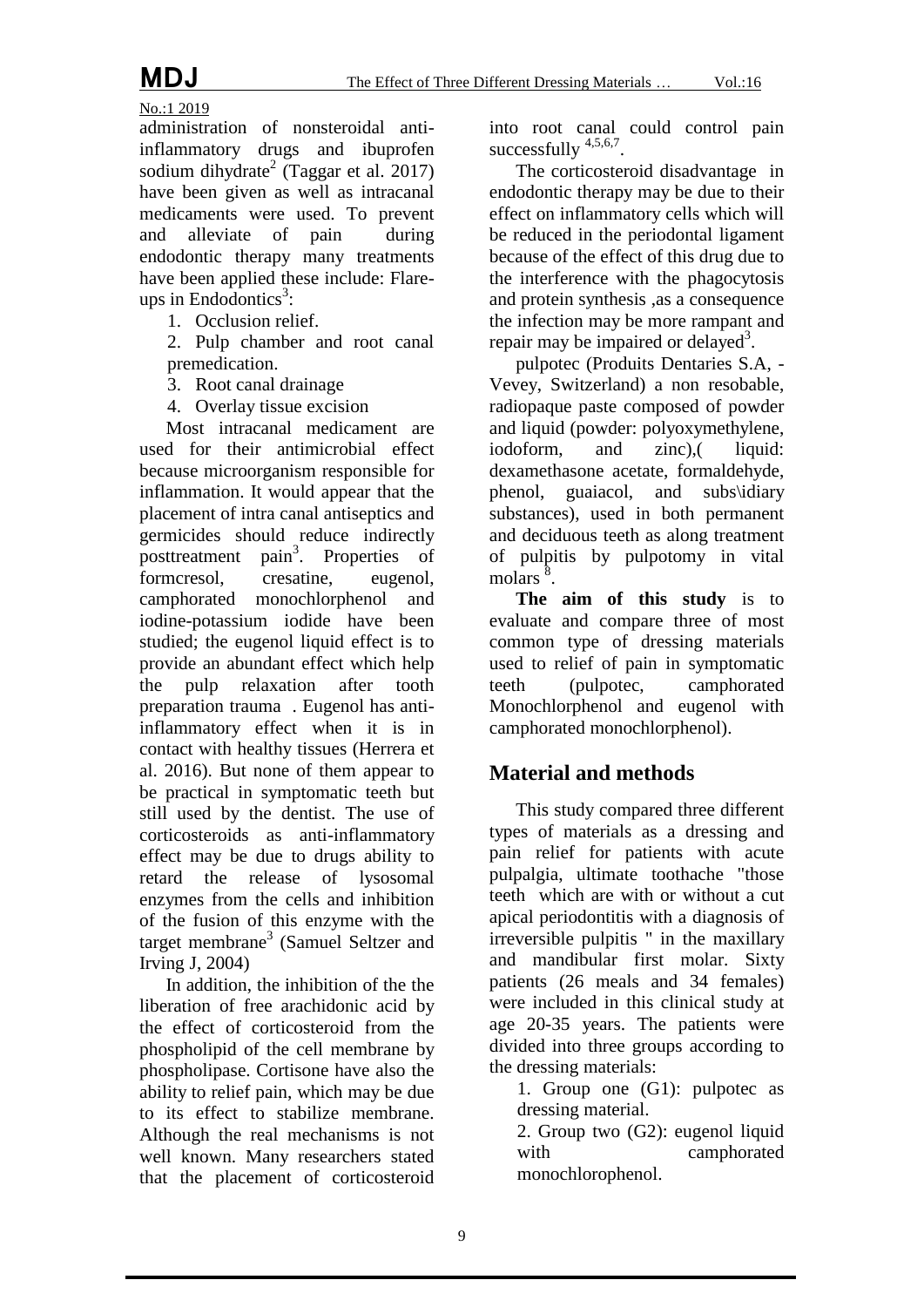$\frac{\text{No.}:1 2019}{3}$ 

Group three: camphorated monochlorophenol.

Before starting treatment, the used material was clarified to the patients who signed a form of agreement to treatment. After anesthesia has been given to the patient, pulpal exposure was done by using fissure bure with high speed hand piece and remove the pulp chamber roof to get access to the pulp then the bleeding was stopped using a cotton pellet with pressure for 3 minutes, after that the dressing material was inserted without pulpal extirpation. The first group (G1) receive pulpotec cream as addressing material the material was mixed according to the manufacture instructions. The cotton pallet was sucked with pulpotec cream and delivered with a tweezer then temporary filling (readymade zinc oxide eugenol filling) the recall was after 8hours, 24 hours, 72 hours (three days) and one week (for the three groups). The root canal treatment was delivered in one week. The second group (G2) received a cotton pellet with camphorated monochlorophenol, first the cotton was dried with a 2\*2 inches sterile gauze then applied with a tweezer, and the cavity was closed with temporary filling material. The third group (G3) received a cotton that contains eugenol liquid with camphorated monochlorophenol, the eugenol liquid was dispensed with a dropper on clean cement slap with one drop of camphorated monochlorophenol then mixed together using cement spatula the cotton pellet were dipped in that mixture dried with 2\*2 inches sterile gauze then delivered to the cavity by a tweezer after that a temporary filling was applied. The effect of the treatment was evaluated depend on patient complain and clinical findings. The chi-squire was used for statistically analysis.

#### **Result**

The result shown in tables  $(1, 2, 3, 3)$ 4 and5). In the table 1 and 2 the majority of patients show relief of pain after one hour and eight hours respectively. The P value  $(p= 0.105$ NS) presenting no significant difference between three groups even after eight hours. On other hand there was high difference between groups after one day P value  $(P=0,000$  HS), after three days, especially in second<br>group (eugenol liquid with group (eugenol liquid with camphorated monochlorophenol). Six patients need emergency recall. After seven days the difference was highly significant P value  $(p=0.000$  HS) between groups the second and the third patient from both groups need emergency recall this can be seen even after seven days as in tables 3,4 and5.

#### **Discussion**

With the absence of a standard objective method for measuring pain which is a subjective parameter and is dependent on so many factors like age, sex and type of the tooth. Segura et al  $(2008)^9$  found in their research no significant difference between gender or aged groups. Researchers have considered that the situation of the case as painful only if the patient call the office with a complaint or in need of an emergency appointment $10$ .

Segura et al  $(2009)$ <sup>9</sup> found that root canal treatment in teeth with irreversible pulpitis and acute apical periodontitis was more painful they also conclude that the type of teeth, age and treatment length were factors associated with pain risk during procedure. Big by et al<sup>11</sup> in 2006 they used intra osseous injection of 4% with 1:100000 epinephrine to reduce pain and achieving pulpal anesthesia in mandibular molar teeth if inferior alveolar nerve block fails in a patient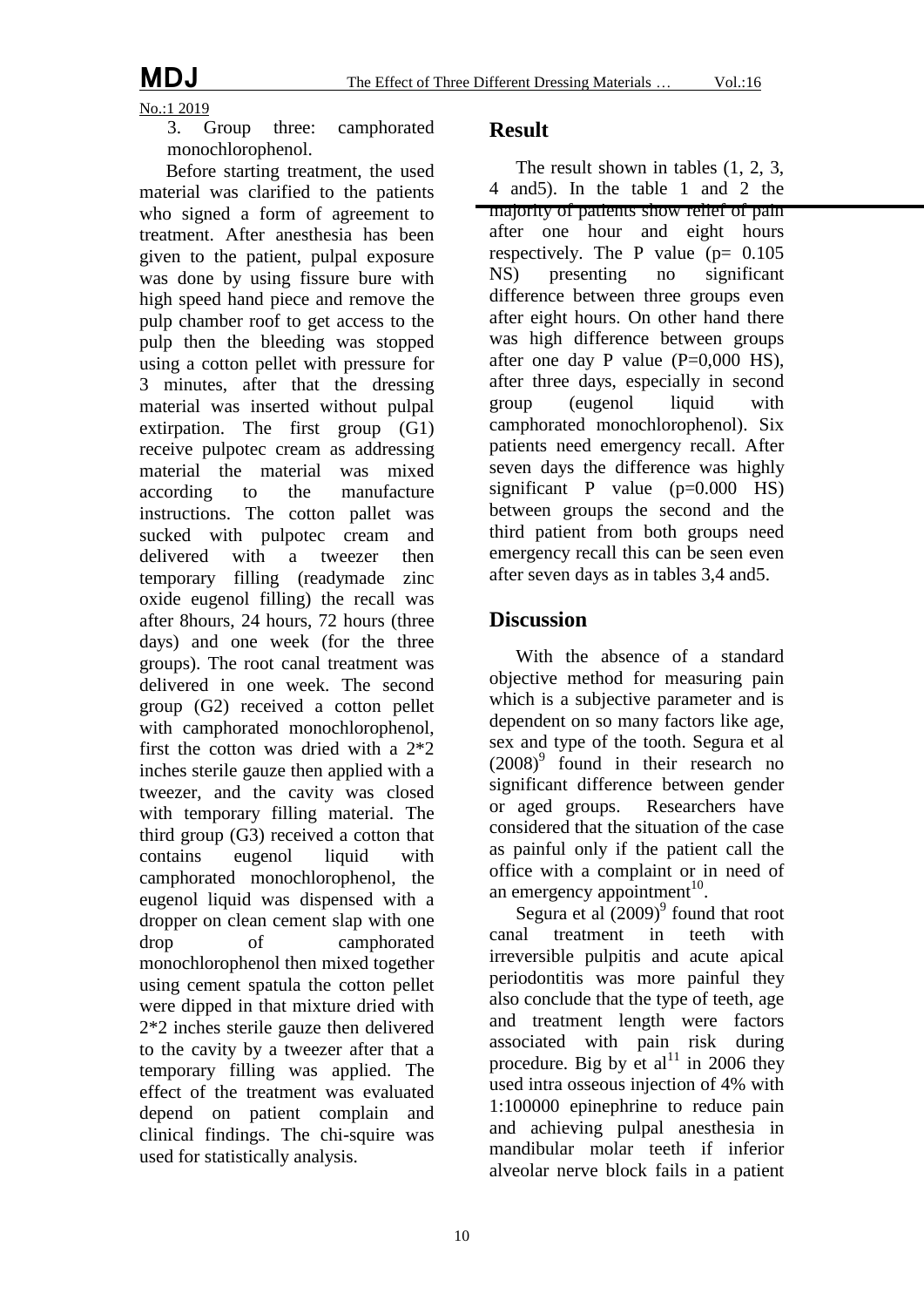No.:1 2019

with an irreversible pulpitis. When the dentists do not have time to do a pulpotomy over complete instrumentation is the lack of sufficient time to clean and shape canal systems he or she can do emergency pulpectomies or pulpotomies. The data that strongly suggest the use of a broad spectrum antibiotic such as amoxicillin with metronidazole and Augmentin for a polymicrobial endodontic infection. Inappropriate use of antibiotics drives antibiotic resistance and misuses  $resources<sup>12</sup>$ .

It has been observed when using steroid as a dressing locally inside the pulp chamber with patients that have symptomatic pulpitis and acute periodontitis will reduce the pain significantly and give relief pain after one-hour<sup>13</sup>. In this study the use pulpotec as a dressing for pain relief of patients that have irreversible pulpitis and acute apical periodontitis since pulpotec contain steroid in its ingredients so that the pain was reduced at the same day, no pain recorded after 7 days until the next visit when patient received chemo mechanical debridement and root canal filling these findings similar to bastoon et al 2013<sup>8</sup>. Aminoshariae et al. in 2016 found that preoperative administration of steroids significantly reduces pain<sup>14</sup>. Mousavi et al.  $(2016)$ found that direct application of dexamethasone to the vital pulp exposure, before application of capping materials, may affect the underlying tissue inflammation and reparative events leading to tissue healing. They stated the application of dexamethasone yield more cases with no inflammation and less moderate inflammation<sup>15</sup>. Naveen et al  $(2014)$ concluded that the wise used steroids with the combination of antibiotics would not have any adverse effects like systemic dose<sup>16</sup>. (The use of steroids systemically will have immunosuppressive effect). For the second group who received champherphenol and eugenol and the third group with champherfenol these groups the patients had severe pain after 3 days and need emergency call for full pulp extirpation and root canal treatment. This was the same result of Maddox et al in 1977 when they compare different types of intra canal medicaments ( CMCP, formocresol, eugenol, Cresatin, iodine-potassium iodide, and a dry cotton pellet) the result was that these medications have no difference between each other in the ability to control or reduce pain or when compared to a dry cotton pellet<sup>17</sup>.

### **Conclusion**

In conclusion the significant difference was in the use of pulpotec as a dressing for teeth with symptomatic and sever pain that's may be because the presence of steroid with the content of pulpotec. As the benefits of steroids in reducing of inflammation and subside the pain. In order to reduce using of antibacterial medications and the use of systemic steroids and the side effects of both medications. there was no significant difference between champherphenol and eugenol with champherphenol as intra canal medicament with symptomatic teeth.

### **References**

- 1- Ingle JI. Endodontics. $6<sup>th</sup>$  ed. Leif K., Bakland J. and Craig Boumgartner 2006: 520-531.
- 2- Taggar T, Wu D, Khan AA. A Randomized Clinical Trial Comparing 2 Ibuprofen Formulations in Patients with Acute Odontogenic Pain. Endodontics 2017;**43**:674-8.
- 3- Samuel Seltzer and Irving J. Naidorf: Flare-ups in Endodontics: II. Therapeutic Measures. Journal of Endodontists. American Association of Endodontists 2004; **30** (7): 482-488.
- 4- Moskow A, Morse DR, Krasner P, Furst ML. Intracanal use of a corticosteroid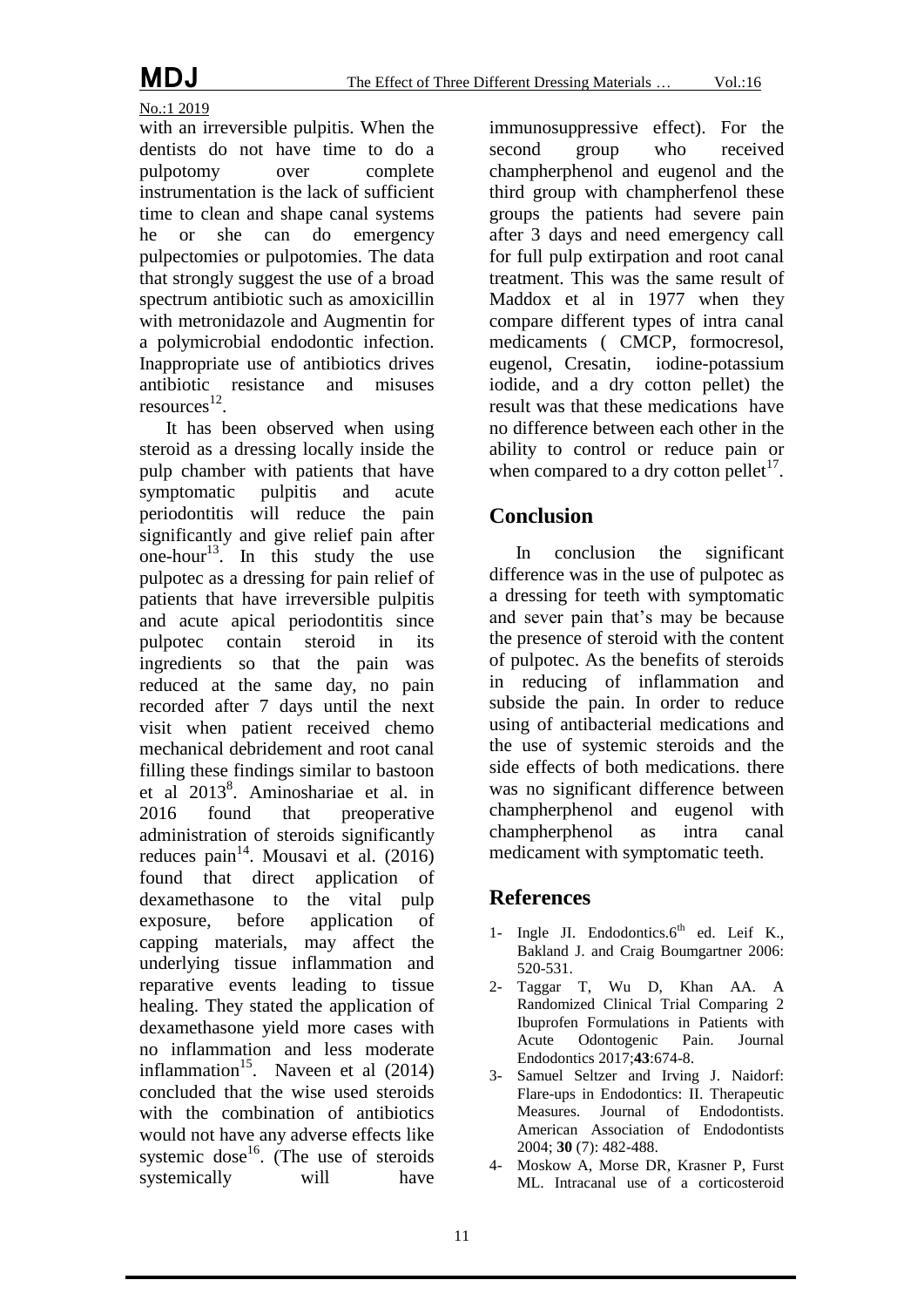#### No.:1 2019

solution as an endodontic anodyne. Oral Surg 1984;**58**:600.

- 5- Rosenteil-Heller P. Corticosteroids used in root canal fillings. Ten years of experience. Infor Dentaire 1967;**49**:4949.
- 6- Wolfsohn BL. The role of hydrocortisone in the control of periodontitis.Oral Surg 1954;**12**:314.
- 7- Langeland K, Langeland LK, Anderson DM. Corticosteroids in dentistry. Int Dent J 1977;**27**:217
- 8- Bestoon Mohammed Faraj. Four Years of Clinical Experience with the Efficacy of Pulpotec® as a Root Canal Dressing for the Management and Control of Odontogenic Pain: A Prospective Odontogenic Pain: A Randomized Clinical Trial. Oral Health Dental Mange. 2013;**12** (4): 279-283.
- 9- Segura-Egea JJ, Cisneros-Cabello R, Llamas-Carreras JM, Velasco-Ortega E. Pain associated with root canal treatment. International Endodontic Journal. 2009; **42**:614–620,.
- 10- Imura N, Zuolo ML. Factors associated with endodontic flare-ups: a prospective study. International Endodontists Journal 1995; **28**: 261–65.
- 11- Bigby J, Reader A, Nusstein J, Beck M, Weaver J Articaine for supplemental intraosseous anaesthesia in patients with irreversible pulpitis. Journal of Endodontics.2006;**32**: 1044–7
- 12- J. J. Segura-Egea, K. Gould, B. Hakan Sen, P. Jonasson, E. Cotti, A. Mazzoni, H.

Sunay, L. Tjaderhane & P. M. H. Dummer: Antibiotics in Endodontics: a review. International Endodontic Journal 2017; **50**:1169–1184.

- 13- Ernest H. Ehrmann, Harold H. Messer and Robert M. Clark. Flare-ups in endodontics and their relationship to various Medicaments. Australia Endodo J 2007; **33**: 119–130
- 14- Anita Aminoshariae, James C. Kulild, Mark Donaldson, Elliot V. Hersh. Evidence-based recommendations for analgesic efficacy to treat pain of endodontic origin. Journal of American Dental Association 2016;**147** (10):826- 839.
- 15- Mousavi SA, Ghoddusi J, Mohtasham N, Shahnaseri S, Paymanpour P, Kinoshita JI. Human Pulp Response to Direct Pulp Capping and Miniature Pulpotomy with MTA after Application of Topical Dexamethasone: A Randomized Clinical<br>Trial. Iran Endodontic Journal. Trial. Iran Endodontic 2016;**11**(2): 85-90.
- 16- NAVEEN RAJ SIVAKUMAR.<br>STEROIDS IN ROOT CANAL ROOT CANAL TREATMENT Review. International Journal Pharm Science. 2014; **6**(3):17-19.
- 17- David L. Maddox, DDS; Richard E. Walton and Carl O. Incidence of post treatment endodontic pain related to medicaments and other factors, journal of endodontics.1977;**3** (12):447-452.

| <b>Groups</b> | No pain         | Mild pain | Severe pain |
|---------------|-----------------|-----------|-------------|
| pulpotec      | 20<br>$(100\%)$ | $0(0\%)$  | $0(0\%)$    |
| Eug+CMCP      | 20<br>$(100\%)$ | $0(0\%)$  | $0(0\%)$    |
| CMCP          | 20<br>$(100\%)$ | $0(0\%)$  | $0(0\%)$    |

Table (1): After one hour.

Table (2): After eight hours.

| <b>Groups</b> | No pain         | Mild pain | Severe pain |
|---------------|-----------------|-----------|-------------|
| pulpotec      | 20<br>$(100\%)$ | $0(0\%)$  | $0(0\%)$    |
| Eug+CMCP      | 15<br>(75%)     | $4(20\%)$ | 1(5%)       |
| <b>CMCP</b>   | 15<br>(75%)     | 5(25%)    | $0(0\%)$    |

 $X^2 = 7.667$ , d.f.=4, p-value=0.105(NS)